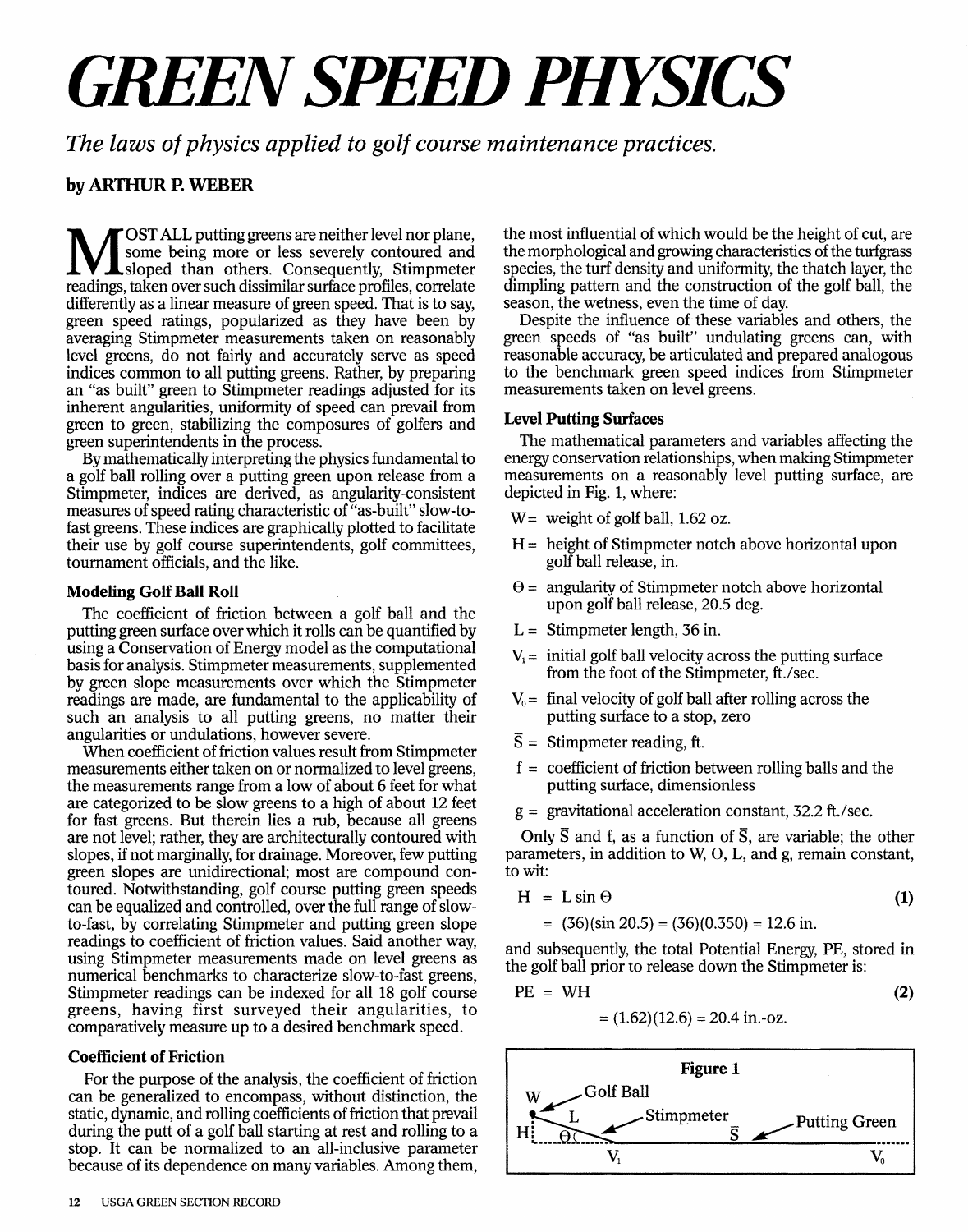but only a part of which becomes vectorially carried horizontally as an equivalent Kinetic Energy, KE, at velocity,  $V_1$ , or:

$$
KE = PE \cos \Theta \tag{3}
$$

 $=(20.4)(\cos 20.5) = (20.4)(0.937) = 19.1 \text{ in.-oz.}$ 

the remaining potential energy  $20.4 - 19.1 = 1.3$  in.-oz. being dissipated as the golf ball impacts vertically to the putting surface from the foot of the Stimpmeter. However:

KE = 
$$
\frac{1}{2} \frac{w}{g} V_1^2
$$
 (4)  
or  
19.1 =  $\frac{1}{2} \frac{1.62}{(32.2 \times 12)} V_1^2$   
 $V_1 = \sqrt{\frac{(19.1)(2)(32.2)(12)}{1.62}} = 95.5 \text{ in./sec.}$ 

The Kinetic Energy is all dissipated by frictional resistance as the golf ball rolls to a stop from  $V_1$  to  $V_0$  along the Stimpmeter reading. Hence:

$$
KE = WSf \tag{5}
$$

or

 $19.1 = 1.62\overline{S}f$ 

and transposing the coefficient of friction as a function of the Stimpmeter reading is signified by:

$$
f = \frac{(19.1)}{12} \frac{1}{(1.62\overline{S})} = \frac{0.983}{\overline{S}}
$$
 (6)

Typical calculated values deriving from Equ(6) are:

| $\overline{S}$ , feet |       |  |  |
|-----------------------|-------|--|--|
| 5.0                   | 0.197 |  |  |
| 6.0                   | 0.164 |  |  |
| 8.5                   | 0.116 |  |  |
| 11.0                  | 0.089 |  |  |
| 12.5                  | 0.079 |  |  |

These values can be plotted (see Fig. 2) to establish the coefficient of friction, f, for all Stimpmeter readings,  $\overline{S}$ , taken on a reasonably level surface.





Obtaining a realistic Stimpmeter reading on a green that is not level provides challenges to get a number that is representative of *the true surface conditions.*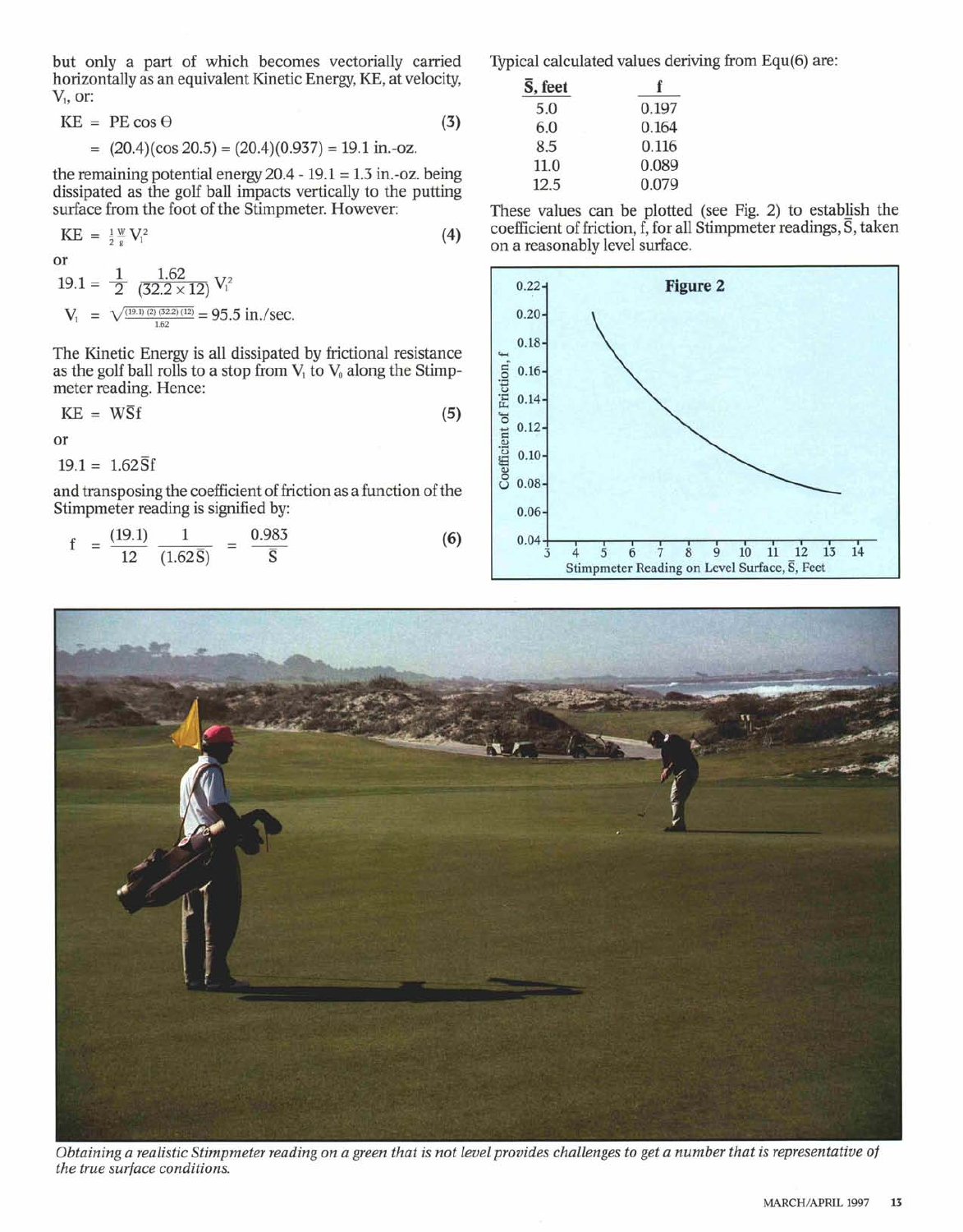#### Downsloped Putting Surfaces

A similar analysis can be made for a downsloped putting surface, as depicted in Fig. 3. As before, the Potential Energy initially being carried vectorially by the golf ball, as it rolls off from the base of the Stimpmeter,  $=$  WHcos $\Theta$ . However, as the ball rolls down along the slope to its stopping point, where  $V_0 = 0$ , additional PE is acquired by the golf ball the steeper the downslope angle  $\Theta$ , the value of which is:

$$
= \, \text{WX} \cos \Phi \tag{7}
$$



Accordingly, where  $S\psi$  is the Stimpmeter reading taken downhill, the total Potential Energy to be dissipated by friction will be:

$$
WH \cos \theta + WX \cos \Phi = WS \blacklozenge f \tag{8}
$$

But,

$$
X = S \psi \sin \Phi \tag{9}
$$

Or,

$$
WH \cos \theta + WS\psi \sin \Phi \cos \Phi = WS\psi f \tag{10}
$$

And, canceling W out of each term of Equ. 10 and substituting the value of the fixed parameters,  $H = 12.6$  inches and  $\cos 20\frac{1}{2}$ ° = 0.937,

$$
S\psi = \frac{(12.6 \times 0.937)}{f - \sin \Phi \cos \Phi} = \frac{11.8}{f - \sin \Phi \cos \Phi}
$$
 (11)



From the afore-calculated values of the coefficient of friction, f, over a range of slow to fast Stimpmeter readings taken on a level putting surface,  $\overline{S}$ , the following equivalent values of  $S\downarrow$  can be calculated from Equ. 11, based upon the prevailing downslope angle.

| Ŝ           |             |             |           |             |               |             |
|-------------|-------------|-------------|-----------|-------------|---------------|-------------|
| $0^{\circ}$ | $1^{\circ}$ | $2^{\circ}$ | $3^\circ$ | $4^{\circ}$ | $5^\circ$     | $6^{\circ}$ |
| 5.0         | 5.48        | 6.07        | 6.78      | 7.74        | 8.94          | 10.8        |
| 6.0         | 6.71        | 7.62        | 8.78      | 10.5        | 12.8          | 16.4        |
| 8.5         | 9.98        | 12.1        | 15.4      | 22.1        | 33.9          | 81.9        |
| 11.0        | 13.8        | 18.2        | 26.6      | 51.8        | 492           | $^{\circ}$  |
| 12.5        | 16.0        | 22.3        | 36.4      | 109         | $\infty$      | $\infty$    |
|             |             |             |           |             | $s\downarrow$ |             |

Again, these calculated values can be plotted as a family of curves representing the tabulated downslope angles and interpolated in between to establish downhill Stimpmeter readings and, therefore, putting green speeds comparable to such readings and speeds on a level surface. See Fig. 4.

The calculated Stimpmeter reading becomes infinite,  $\infty$ , e.g. the ball will not stop rolling downhill, when in Equ. 11  $\sin \Phi \cos \Phi$  becomes equal to or greater than the coefficient of friction, f. Then

$$
S\psi = \frac{11.8}{f - \sin \Phi \cos \Phi} = \frac{11.8}{0} = \infty
$$
 (12)

From Equ. 12, the following tabulation can be made of the maximum or limiting downslope angles at which a ball will not stop rolling versus the coefficients of friction that prevail on slow to fast feel putting surfaces.